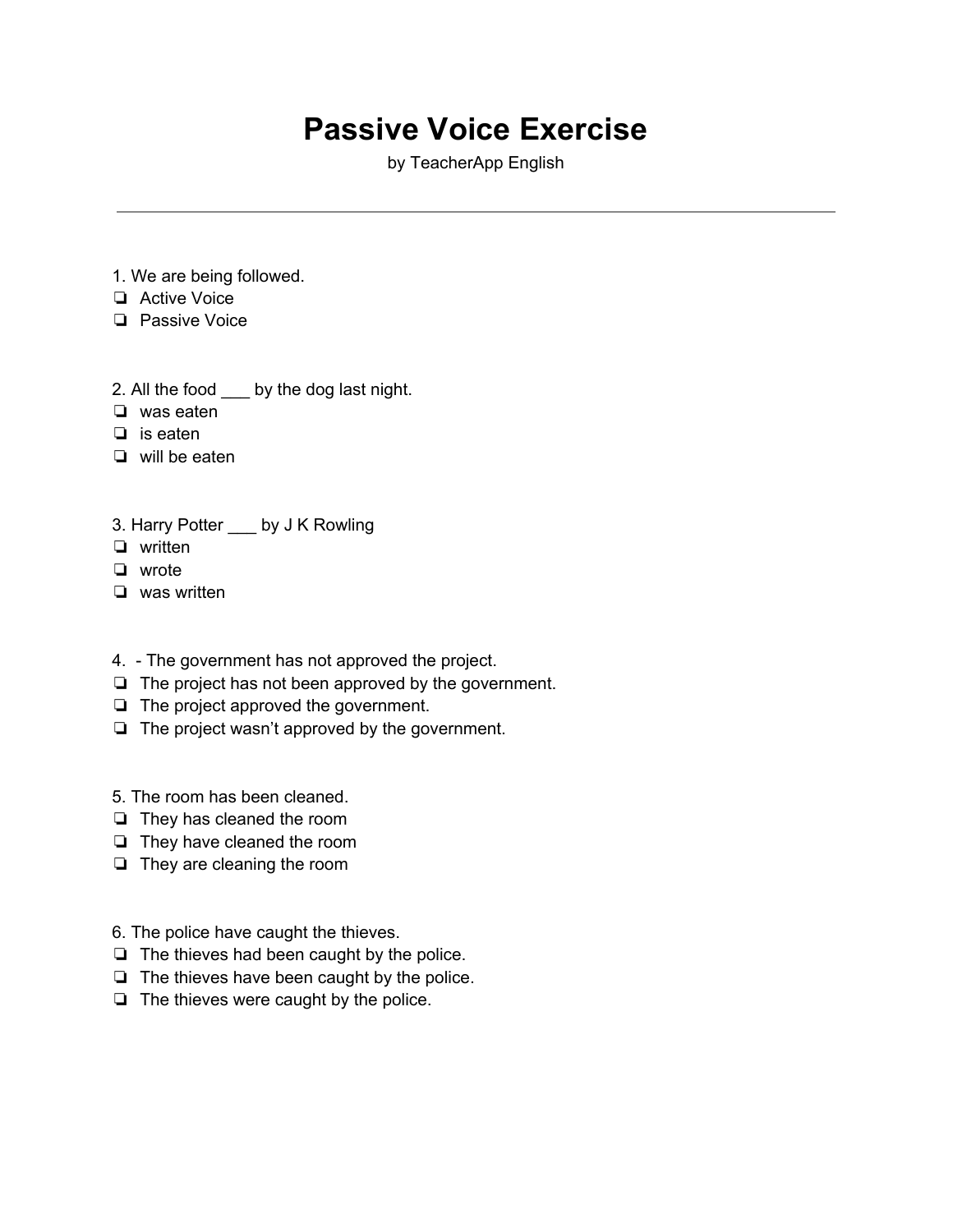- 7. This problem \_\_\_ by your sister yesterday.
- ❏ was solved
- ❏ will be solved
- ❏ is solved
- 8. How is this word used?
- ❏ How are you using this word?
- ❏ How do you use this word?
- ❏ How have you used this word?
- 9. Some verbs can have two objects.
- ❏ True
- ❏ False
- 10. Something must be done.
- ❏ Active Voice
- ❏ Passive Voice
- 11. This table \_\_\_ in 1760.
- ❏ is made
- ❏ was made
- ❏ is making
- 12. She doesn't play the piano.
- ❏ The piano hasn't been played by her.
- ❏ The piano is not being played by her.
- ❏ The piano isn't played by her.
- 13. The kitten \_\_\_ the milk.
- ❏ is going to be drunk
- ❏ will drink
- ❏ will be drunk by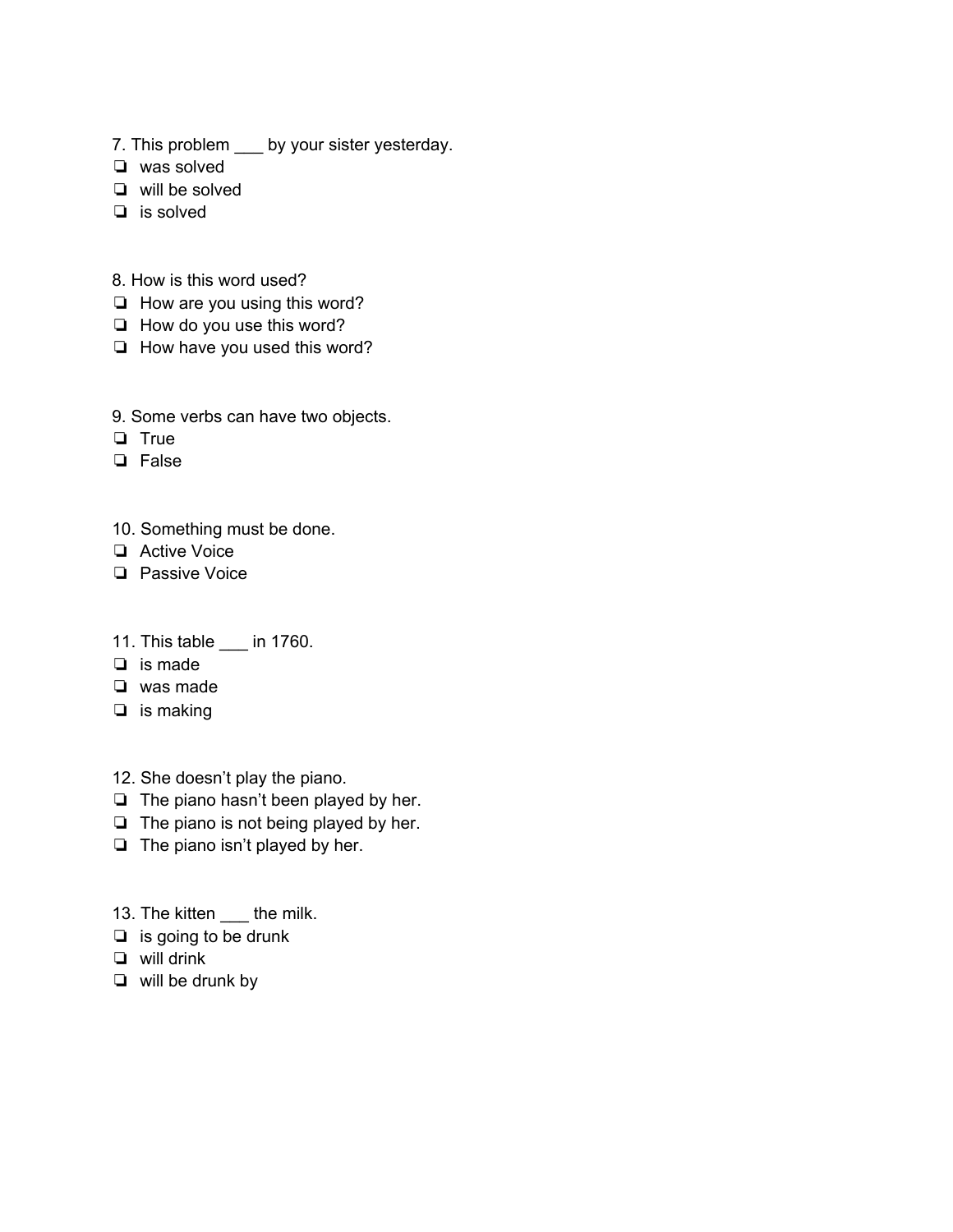- 14. Ferraris \_\_\_ in Italy.
- ❏ making
- ❏ made
- ❏ are made
- 15. It \_\_\_ that the painting is a fake.
- ❏ is now believed
- ❏ believed now
- ❏ is believing

Correct Answers on final page.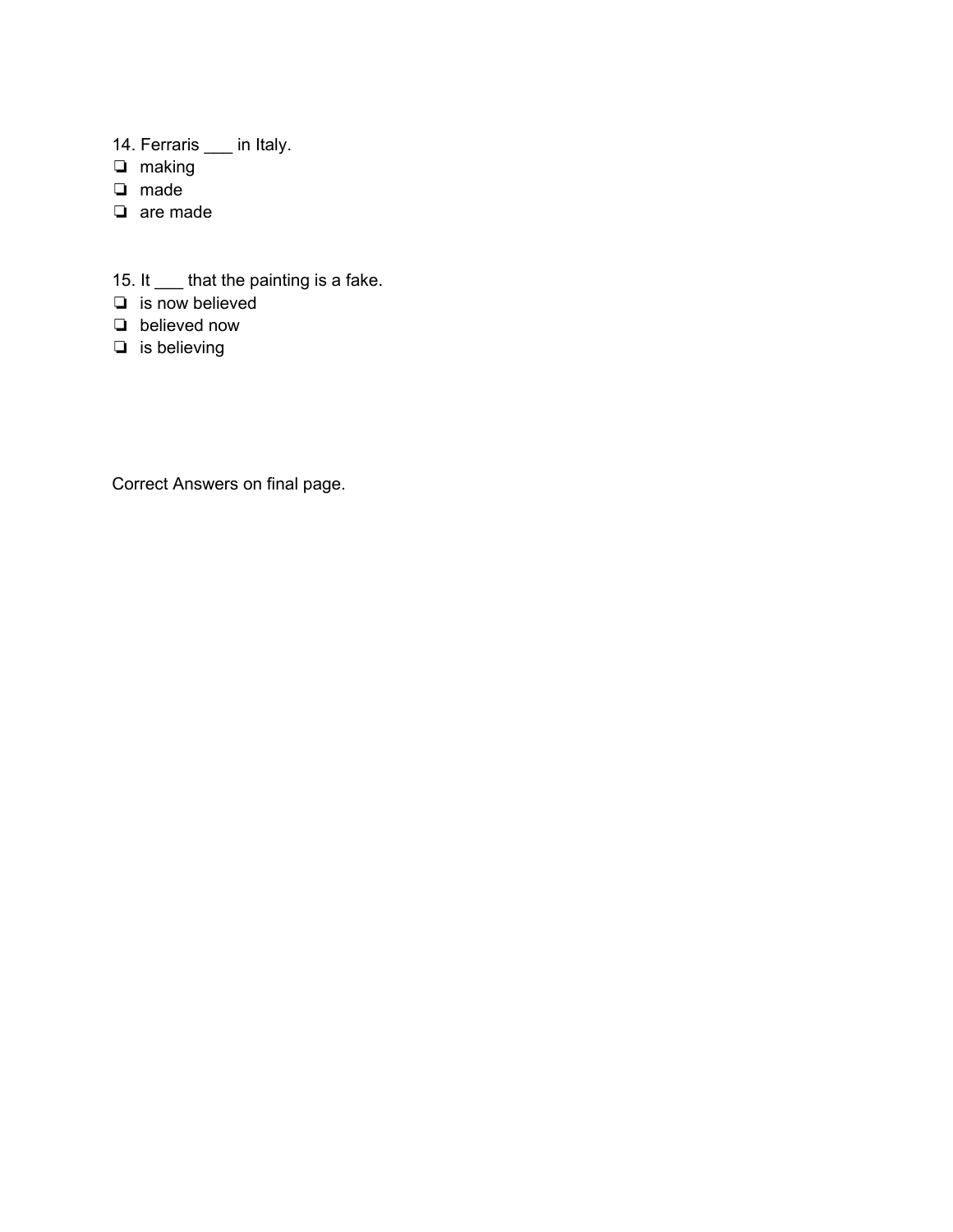## **Correct Answers**

- 1. Passive Voice
- 2. was eaten
- 3. was written
- 4. The project has not been approved by the government.
- 5. They have cleaned the room
- 6. The thieves have been caught by the police.
- 7. was solved
- 8. How do you use this word?
- 9. TRUE
- 10. Passive Voice
- 11. was made
- 12. The piano isn't played by her.
- 13. will drink
- 14. are made
- 15. is now believed